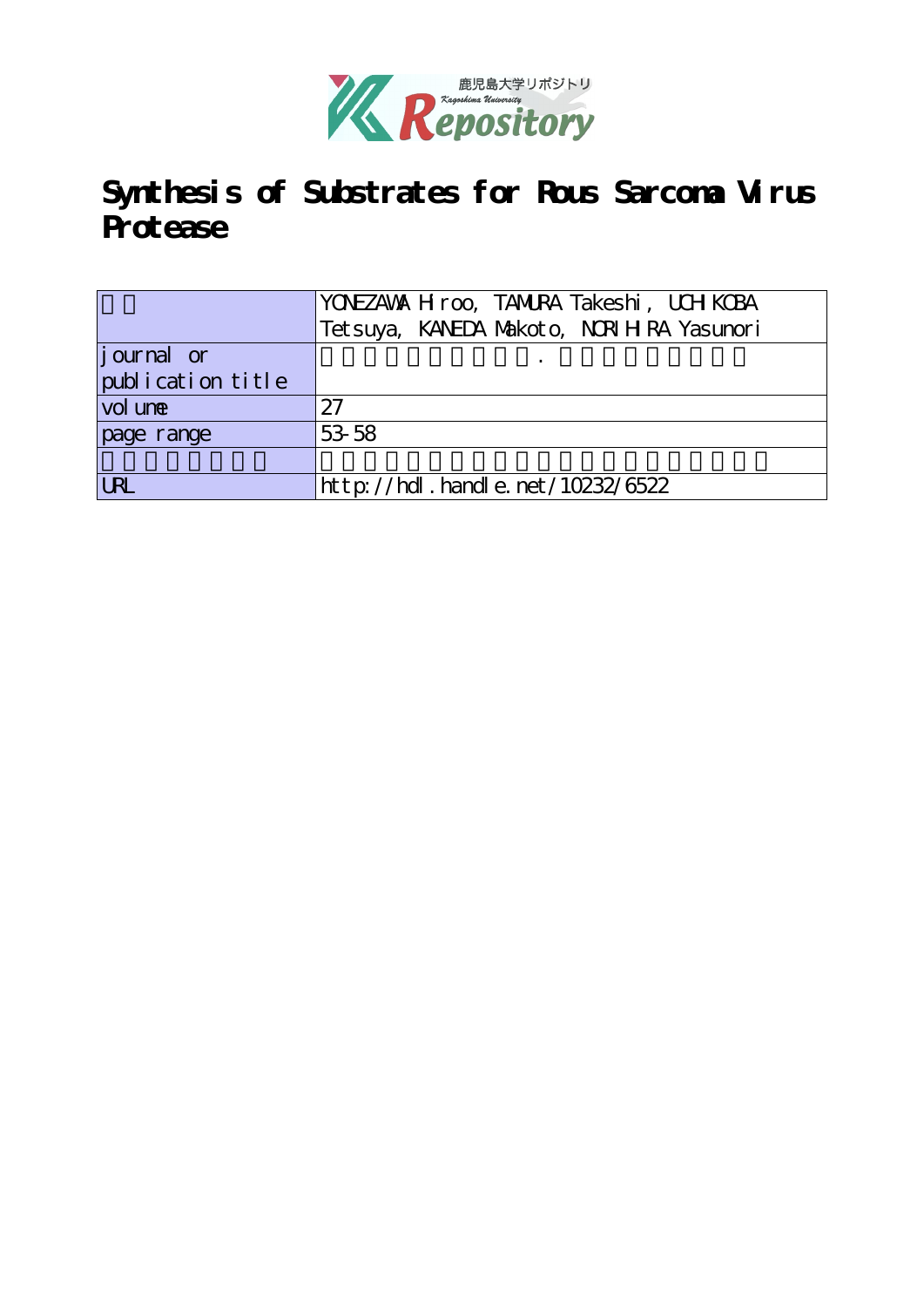**Synthesis of Substrates for Rous Sarcoma Virus Protease**

|                   | YONEZAWA H roo, TANURA Takeshi, UCH KOBA    |
|-------------------|---------------------------------------------|
|                   | Tet suya, KANEDA Makoto, NORI H RA Yasunori |
| journal or        |                                             |
| publication title |                                             |
| vol une           | 27                                          |
| page range        | 53 58                                       |
|                   |                                             |
| <b>LRL</b>        | $http://hdl. handle. net/10232/00004014$    |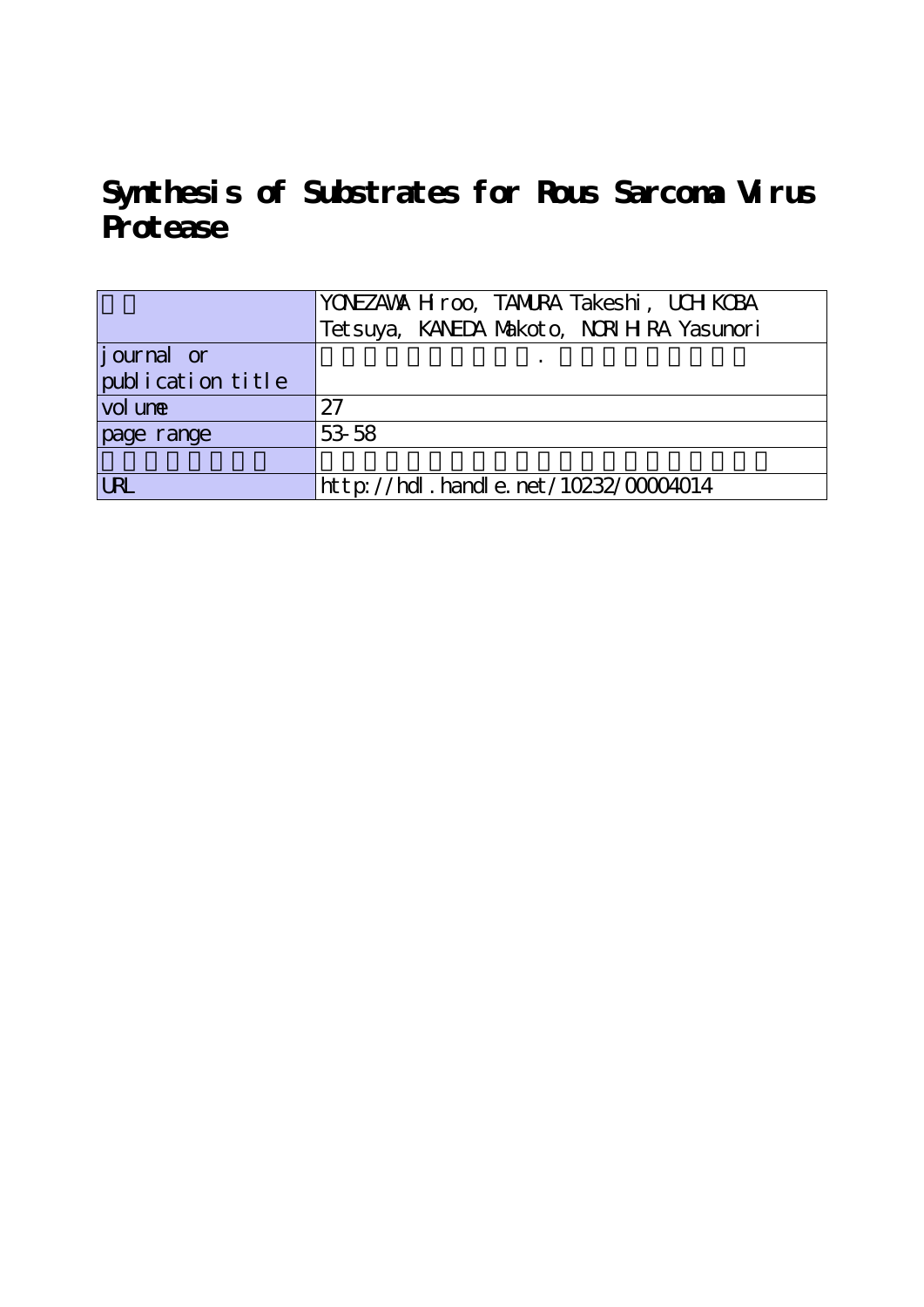Rep. Fac. Sci. Kagoshima Univ. (Math., Phys. & Chem.), No. 27, 53-58, 1994

## Synthesis of Substrates for Rous Sarcoma Virus Protease

## Hiroo YONEZAWA<sup>1</sup>, Takeshi TAMURA<sup>1</sup>, Tetsuya UCHIKOBA<sup>1</sup>, Makoto KANEDA<sup>1</sup>, and Yasunori NORIHIR $A^{2}$

(Received September 12, 1994)

#### Abstract

In order to obtain the fluorogenic substrates for Rous sarcoma virus protease (RSV-protease) , some tryptophan containing heptapeptides [Phe-Gln-Trp-Tyr-Pro-Leu-Ala-CONH2 (substrate I), Phe-Gln-Ala-Trp-Pro-Leu-Ala-CONH2 (substrate II), Phe-Gin-Ala-Tyr-Trp-Leu-Ala-CONH2 (substrate III)] were synthesized by a solid phase peptide synthesis. The obtained substrates and Phe-Gln-Ala-Tyr-Pro-Leu-Ala-OH (substrate IV), Phe-Gln-Ala-Tyr-Pro-Trp-Ala-OH (substrate V) were treated with RSVprotease. The substrates II, III and IV were cleaved, but the substrates I and V were not cleaved by RSV-protease.

Key words: Rous sarcoma virus protease, fluorogenic substrate, peptide synthesis

In all retroviruses, virus protein is initially synthesized as a large polyprotein precursor which consists of a single polypeptide chain  $(1)$ . The polyprotein undergoes proteolytic processing by the viral protease during virion assembly and maturation. This proteolytic processing of the precursors by the retroviral proteases is an obligate step in the formation of mature, infectious virions.

Therefore, if the proteolytic activity of retroviral proteases is inhibited, the multiplication of retrovirus must be prevented. Thus, inhibition of the viral protease has become an important target for the design of antiretroviral agents. In order to allow the exploration of potential inhibitors of retroviral proteases, it is necessary to obtain convenient assay methods for the proteases activities.

Rous sarcoma virus is a retrovirus causing Rous sarcoma of domestic fowls. Rous sarcoma virus polyprotein is processed by Rous sarcoma virus protease (RSV-protease) (2).

 $\overline{1}$ Department of Chemistry, Faculty of Science, Kagoshima University, 1-Korimoto Kagoshima 890

 $\,2)$ Nagaoka Bioscience Research Institute, Oriental Yeast Industry, Nagaoka Niigata 940

Abbreviation: Dns, dansyl; Boc, t-butyloxycarbonyl; Py, 4-pyridyl; DCC, dicyclohexylcarbodiimide; DMF, dimethylformamide; DMSO, dimethylsulfoxide.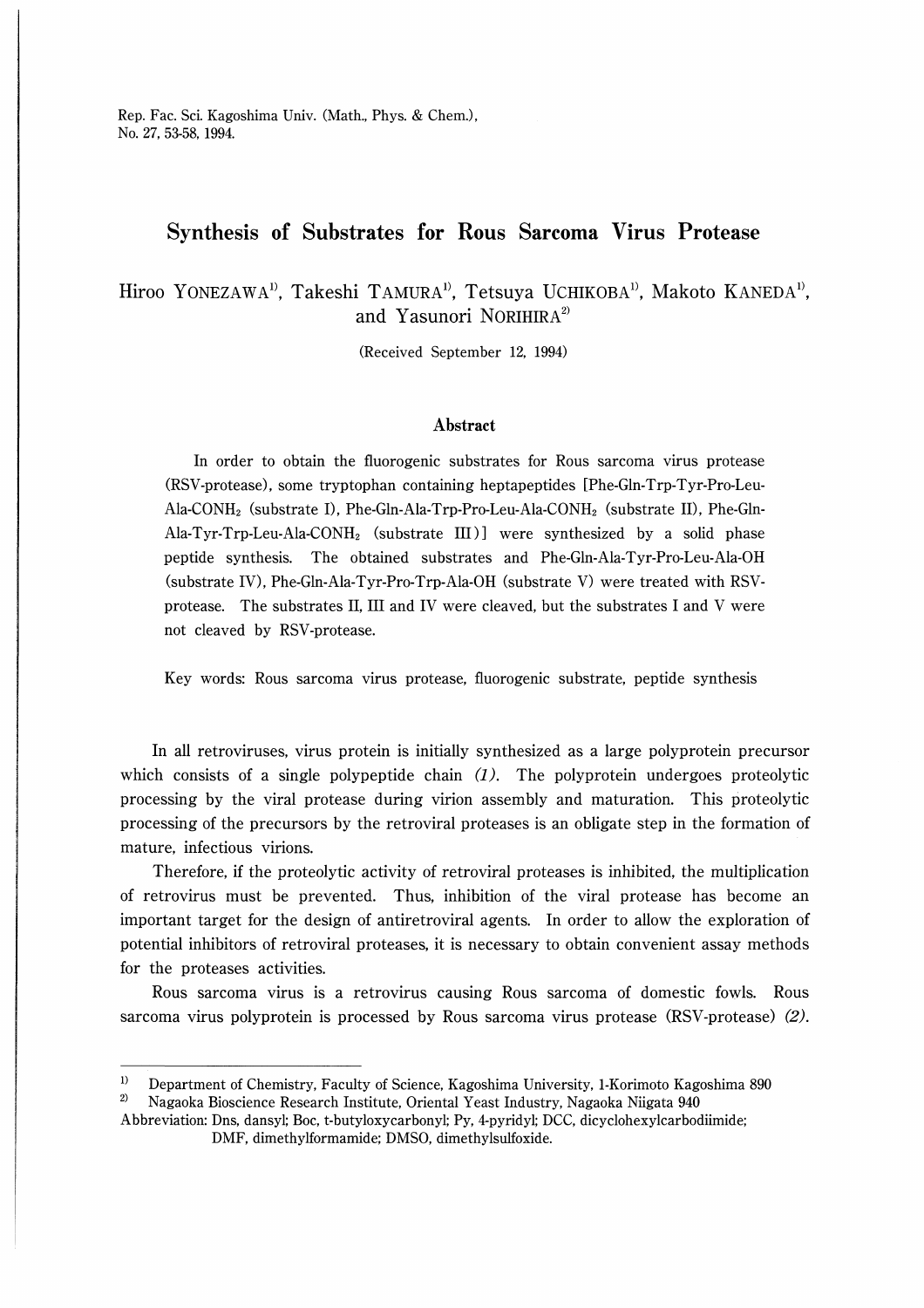The assay method used in the characterization of RSV-protease was based on HPLC separation of products and substrate at several time intervals (3). However, this assay method requires much intension. Therefore, some fluorogenic substrates for retroviral proteases were synthesized (4, 5).

Recently, we synthesized some tryptophan containing intramolecularly quenching fluorogenic substrates for pepsin which contained dansyl group and tryptophan residue  $(6, 7)$ . In this method, it is possible to determin the pepsin activity rapidly and simply. Therefore, we attempted to synthesis of fluorogenic substrates for RSV-protease. RSV-protease cleaves -Thr-Phe-Gln-Ala-Tyr-Pro-Leu-Arg-Glu- sequence of polyprotein at Tyr-Pro bond, then, the expected structure of the substrates were Phe-Gln- X - Y-Pro-Leu-Ala-NHNH-Dns or Dns-Phe-Gln-Ala- Tyr- X - Y -Ala-OCH<sub>2</sub>Py.  $(X, Y = Trp)$  or original amino acids). In order to estimate the moderate sequence for the cleavage by RSV-protease, some tryptophan containing heptapeptide amides were synthesized by a solid phase peptide synthesis.

### Experimental Procedures

The substrates IV (Phe-Gln-Ala-Tyr-Pro-Leu-Ala-OH) and V (Phe-Gln-Ala-Tyr-Pro-Trp-Ala-OH) were synthesized at the laboratory of Oriental Yeast Industry by automated solid phase peptide synthesizer and purified by reversed-phase HPLC. All Boc-amino acids were synthesized by the literature (8). Chloromethylated polystyrene-divinylbenzene (2%) resin  $(0.66 \text{ mmol } \text{Cl/g})$  was purchased from Protein Research Foundation, Osaka, Japan. For amino acid analyses, peptides were hydrolyzed with 6 M HCl at 110  $\degree$ C for 24 h and analyzed on a Hitachi amino acid analyzer KLA-5. Amino acid sequence was determined with a Applied Biosystems 477A Protein sequencer.

Boc-heptapeptide-resin. Boc-Ala-resin (430 mg, 0.1 mmol) was placed in a reaction vessel and swollen with AcOH (5 ml) for overnight. The following cycle was used for an addition of appropriate Boc-amino acid. The resin was rinsed with AcOH (5 ml  $\times$  3), shaken for 30 min in 1 M HCl in AcOH (5 ml), and rinsed successively with AcOH (5 ml  $\times$  3), EtOH (5 ml  $\times$  3), and DMF (5 ml  $\times$  3). The resin was shaken for 10 min in 10% NEt<sub>3</sub> in DMF (5 ml) and rinsed with DMF (5 ml  $\times$  3) and CH<sub>2</sub>Cl<sub>2</sub> (5 ml  $\times$  3). The resin was suspended in  $CH_2Cl_2$  (4 ml) containing 4-fold molar excess of Boc-amino acid and shaken for 10 min. DCC in equimolar amount with Boc-amino acid was added and shaking continued for 4 h. The coupling steps were terminated by rinsing with CH<sub>2</sub>Cl<sub>2</sub> (5 ml  $\times$  3) and EtOH (5 ml  $\times$  3). After the incorporation of tryptophan residue to the resin, Boc- group was deblocked by 1 M HCl in AcOH containing 5% mercaptoethanol. After completion of the final coupling cycle, Boc-heptapeptidyl resin was washed with CH<sub>2</sub>Cl<sub>2</sub>, EtOH, AcOH, and EtOH (each 5 ml  $\times$  3), respectively.

Boc-heptapeptide amide. The Boc-heptapeptidyl resin was suspended in saturated ammonia in EtOH (5 ml). The mixture was shaken for 5 days at room temperature, and the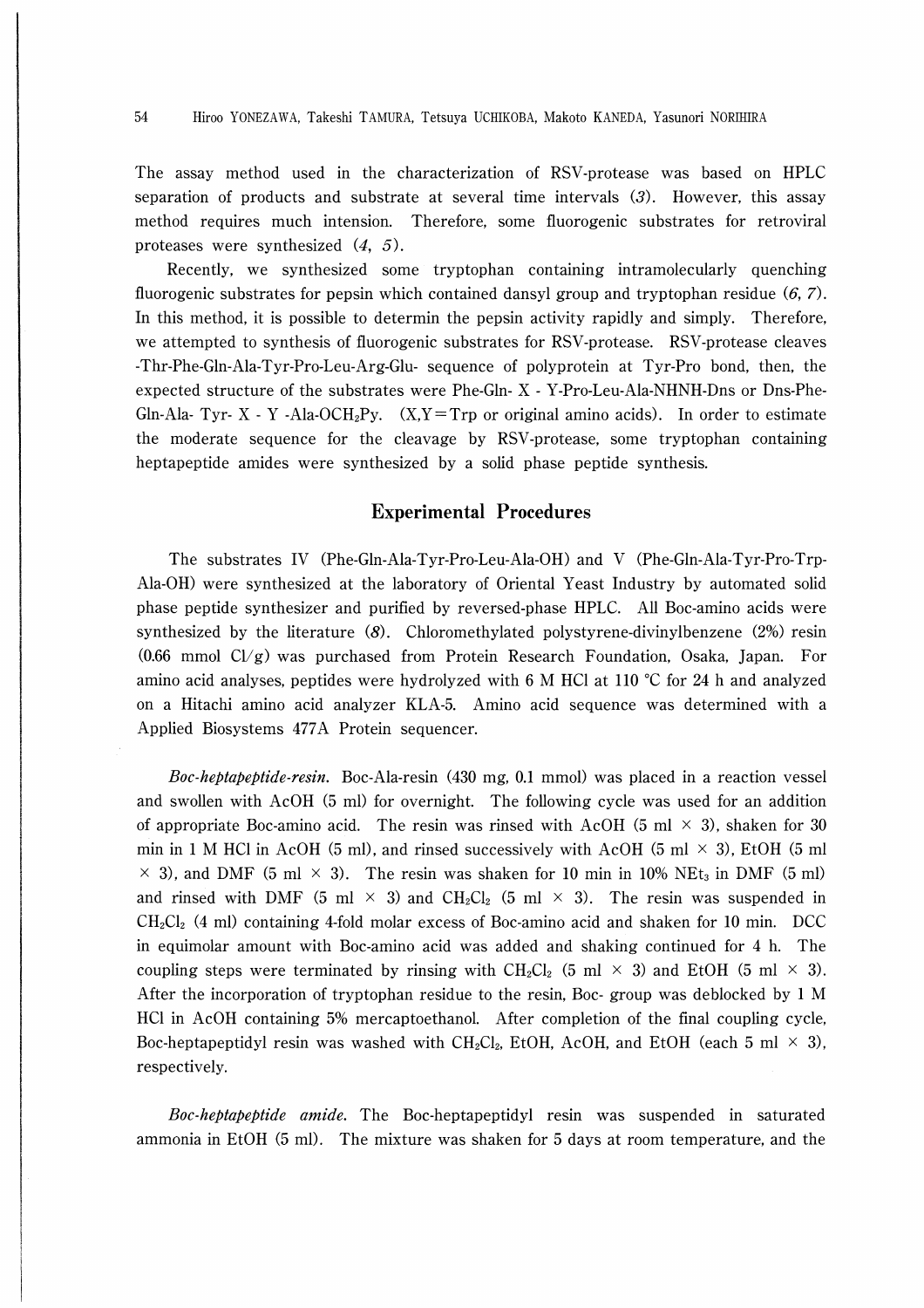deprotected resin was filtered off and washed with EtOH (5 ml  $\times$  3). The combined filtrates were evaporated in vacuo and the residue was dissolved in 1 M HCl in AcOH containing 5% mercaptoethanol (2 ml), and left for 1 h at room temperature. The solution was evaporated in vacuo, and the residue (H-heptapeptide amide HCl) was dissolved in 50% AcOH (3 ml) and hydrogenated in the presence of palladium black for 5 h. After removal of the catalyst, the filtrate was evaporated in vacuo, and the precipitate was collected by filtration with the aid of ether.

Enzymic Studies. The substrates (1 mg) were dissolved in a mixture of DMSO (1.59 ml) and 0.1 M phosphate buffer pH 6.0 containing 4 M NaCl (6.36 ml). Thirty  $\mu$ l of the RSVprotease solution (0.53 mg/ml) was added to the substrate solutions (255  $\mu$ ) at 37 °C. After incubation for 24 h, the reaction mixtures (80  $\mu$ ) were subjected HPLC assays. The resulted new peaks were collected and determined its amino acid compositions and the sequences.

#### Results and Discussion

The protected linear heptapeptide sequence was built up by stepwise addition of Bocammo acid to the Merrifield resin, starting with L-alanine as the C-terminal amino acid. The obtained Boc-heptapeptidyl resin was treated with ammonia to give Boc-heptapeptide amide. The Boc-heptapeptide amide was then deblocked. The total yield of heptapeptide amides were 40-90% calculated from Boc-Ala-resin (Table I).

| Substrate |    | Yield | Amino acid composition |        |        |        |        |        |  |
|-----------|----|-------|------------------------|--------|--------|--------|--------|--------|--|
|           | mg | (%)   | Phe                    | Glx    | Ala    | Tyr    | Pro    | Leu    |  |
|           | 36 | 39    | 0.9(1)                 | 1.0(1) | 1.0(1) | 0.9(1) | 1.0(1) | 1.1(1) |  |
| п         | 78 | 94    | 0.8(1)                 | 1.0(1) | 2.0(2) |        | 0.9(1) | 1.0(1) |  |
| ш         | 67 | 75    | 1.0(1)                 | 1.0(1) | 2.3(2) | 1.0(1) |        | 1.2(1) |  |

Table I. Yields and amino acid compositions of substrates

tryptophan content was not determined

As shown in Fig. 1-A, 2-A and 3-A, obtained peptide showed two peaks by HPLC analysis. The amino acid compositions of these two peaks were identified to the theoretical values of desired peptide amides. Presumably, the hydrolysis reaction was occurred at amidation and free peptides were made. Consequently, Boc-heptapeptidyl resins may obtained as pure form. As shown in Fig. 1-B, substrate I was not hydrolyzed by RSV-protease, but substrates II and III were hydrolyzed by the protease.

As shown in Fig. 2-B, the peaks of substrate II were decreased and two new peaks were appeared. The peaks a and b were collected and amino acid composition and amino acid sequence were determined. As shown in Table II, peak a was Pro-Leu-Ala and peak b was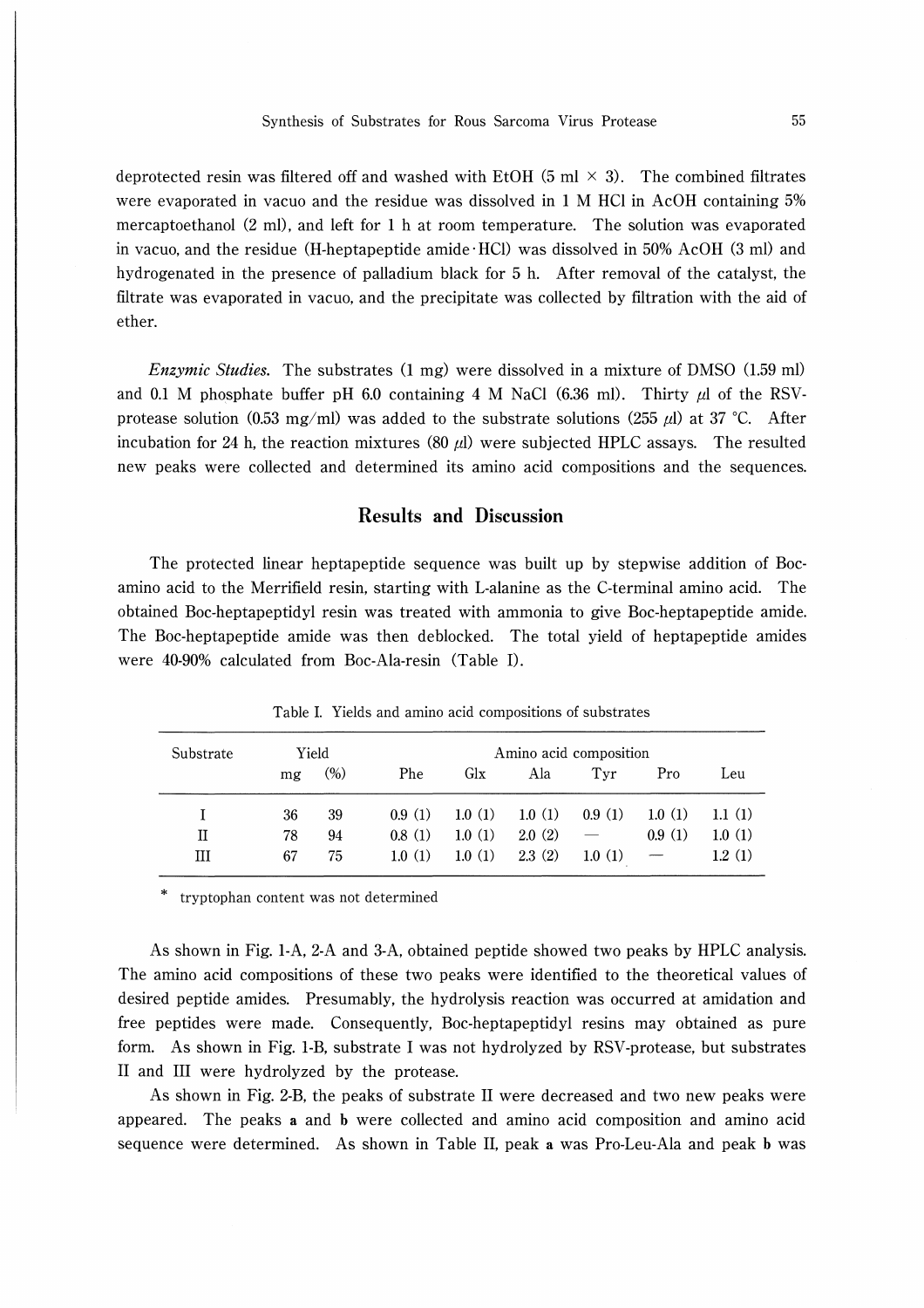

Figure 1.

HPLC trace of the substrate I and the reaction mixture. (A) Substrate I. (B) Reaction mixture of substrate I and RSV-protease. The reaction mixtures (80  $\mu$ l) were applied to a Cis reversed-phase column (SPHERI-5 RP-18,  $30 \times 4.6$  mm, Applied Biosistems) and eluted with a linear gradient of 0-90% 2-propanol/ acetonitrile/water  $(7/3/4.3. \text{v/v})$  containing 0.1% trifluoroacetic acid in 0.1% trifluoroacetic acid for 30 min at a flow rate of  $0.5$  ml/min.



Figure 2∴

HPLC trace of substrate II and the reaction mixture. (A) Substrate II. (B) Reaction mixture of substrate II and RSV-protease. The condition of chromatogarphy was same as described in Fig. 1.

56

妄‥-・tJt.・q†IJ!星F=J巨-い【トビ-′I羊-u▼17・日暮r-貞t一一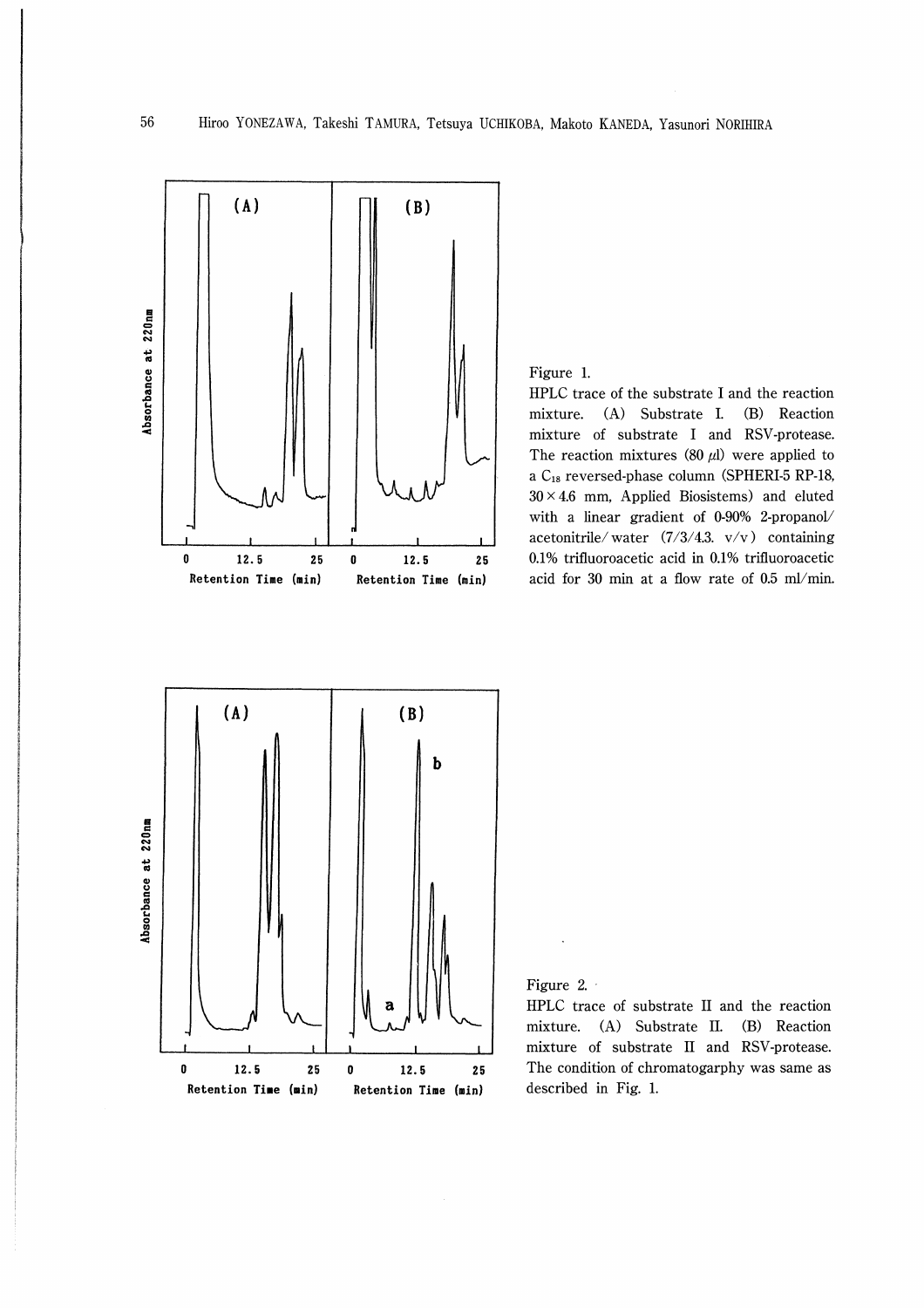

Figure 3. HPLC trace of the substrate III and the reaction mixture. (A) Substrate III. (B) Reaction mixture of substrate Ill and RSV-protease. The condition of chromatogarphy was same as described in Fig. 1.

Phe-Gln-Ala-Trp. Then, the substrate II was cleaved by RSV-protease at Trp-Pro bond. Similarly, as shown in Fig. 3-B, the peaks of substrate III were decreased and three new

peaks were appeared. The peaks c, d and e were collected and amino acid compositions and amino acid sequences were determined. As shown in Table II, peak c and d were Trp-Leu-Ala and peak e was Phe-Gln-Ala-Tyr. Then, the substrate III was cleaved at Tyr-Trp bond. The substrate I has Trp residue which has a bulky aromatic side chain at  $P_2$  position, and the substrate II has Trp residue at  $P_1$  position, substrate III has Trp residue at  $P_1$ ' position.

Table II. Sequence of products

|                                 | Amino acid composition |             |                               |     |         |                    |                                               |
|---------------------------------|------------------------|-------------|-------------------------------|-----|---------|--------------------|-----------------------------------------------|
| Peak                            | Phe                    | Gl <b>x</b> | Ala                           | Tyr | Pro     | Leu                | Sequence                                      |
| a<br>b                          | 0.8                    | 1.0         | 0.9<br>1.0                    |     | $1.0\,$ | $1.0\,$            | Pro-Leu-Ala<br>Phe-Gln-Ala-Trp                |
| $\mathbf c$<br>$\mathbf d$<br>e | 0.9                    | 1.0         | $1.0\,$<br>$1.0\,$<br>$1.2\,$ | 0.9 |         | $1.0\,$<br>$1.0\,$ | Trp-Leu-Ala<br>Trp-Leu-Ala<br>Phe-Gln-Ala-Tyr |